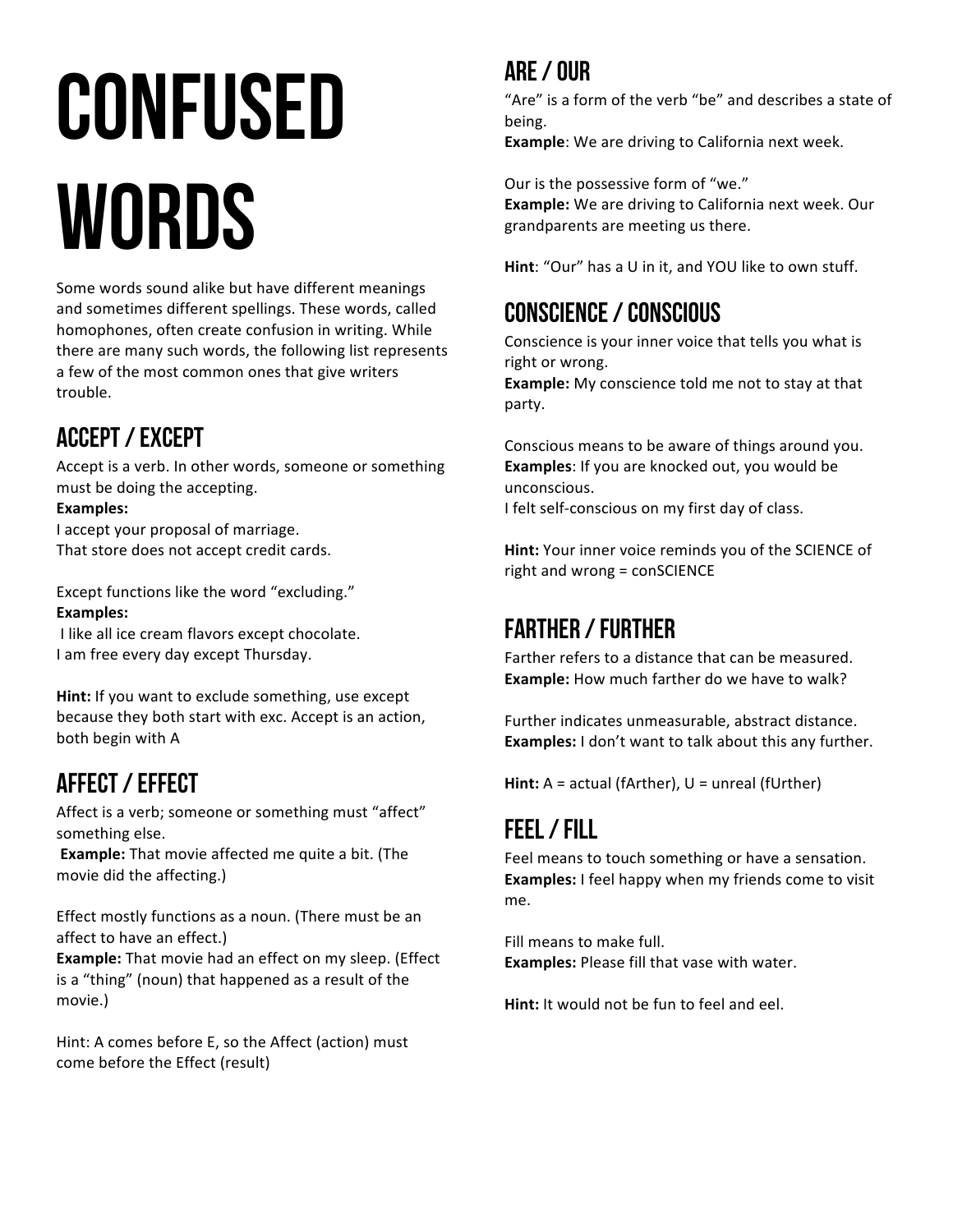# It's / Its

Its is the possessive form of the pronoun "it." **Example:** The dog lost its collar while we were camping.

It's is the contraction for "it is." **Example:** It's not too late to change your mind.

The source of confusion here is that we think an apostrophe is used to show possession (Bob's car). While this is true, the word "its" is already a possessive word by nature, like the words "his" or "her." One does not need to make it possessive with an apostrophe.

# Lay / Lie

Lay is a verb and must be accompanied by an object. **Example:** Lay the paper down on the desk.

Lie means "to recline." **Example:** You should go lie down on the bed.

**Hint**:  $\text{lay} = \text{place}$ ,  $\text{lle} = \text{recline}$ . (Don't be confused that the past tense of lie is lay.)

# Loose / Lose

Loose is the opposite of tight. **Example:** The lid on the jar is loose.

Lose is the present form of lost. **Example:** Stay close so we don't lose you in the crowd.

**Hint:** Lose lost an O because it was loose.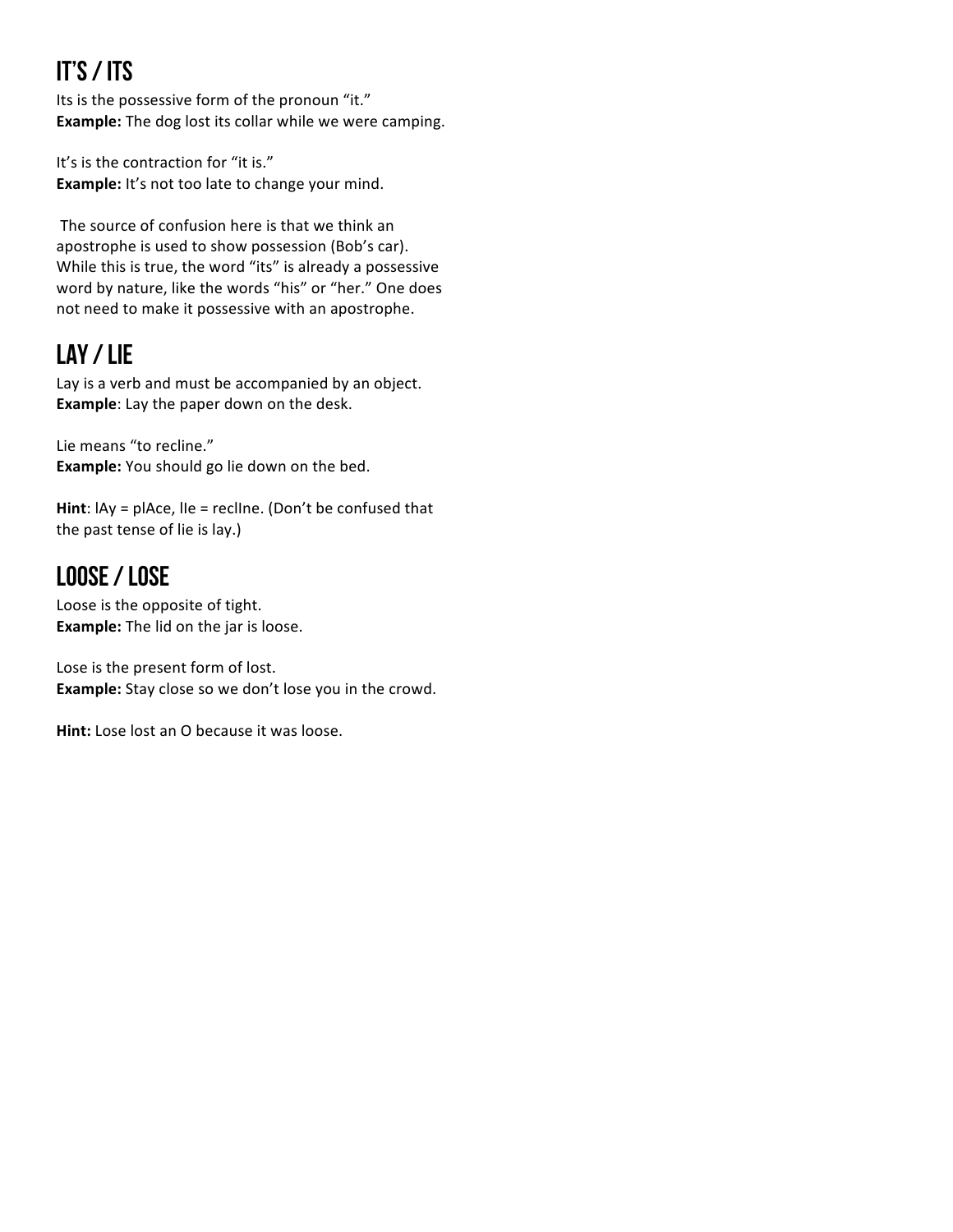# Of / Have

Be careful whenever could of, should of, would of, might of, or must of appear in your writing. It almost always indicates an incorrect use of the contraction for have: could've, should've, would've, might've, must've. **Incorrect:** I could of won if that guy hadn't tripped me. **Correct:** I could have (could've) won if that guy hadn't tripped me.

**Incorrect:** I should of gone to Hawaii with my friends. **Correct:** I should've (should have) gone to Hawaii with my friends.

**Hint:** Remember that you're really using a contraction: could've, should've, would've, might've, must've

## Passed / Past

Passed means "to move forward." **Example:** I passed that car on the freeway yesterday.

Past refers to time

**Example:** There is something suspicious about her past. Past also indicates "beyond."

**Example:** Go past the next light, and then turn right.

**Hint:** Passed is the past tense (referring to time) off pass.  $pass + ed$ .

#### Principal / Principle

Principal is the person in charge of your school. **Example:** The principal will direct the assembly today.

Principle is something that controls your actions. **Example**: I won't lie to you because it is against my principles.

**Hint:** The princiPAL is your pal.

## Sense / Since

Sense relates to perception **Examples:** I sense your frustration.

Sixth sense, intelligence, and reason use common sense. That doesn't make sense.

Sense is also a "feel" for how something works **Examples**: Sense of humor

#### Sense of justice

Since relates to time.

**Example:** We haven't eaten since noon.

Since also means because.

**Example:** Since we haven't eaten, let's take a lunch break. 

**Hint:** Your six sEnses include your EyEs and Ears (both have Es). since has and I just like time.

# Than / Then

Than indicates comparison: better than, worse than, taller than, colder than, etc... **Example**: I like apples more than oranges.

Then indicates sequence or consequence: First

 $then$   $\qquad$ . If  $\qquad$ , then  $\qquad$ .

#### **Examples:**

We went to the store then the post office. If you don't study for the test, then you won't pass this class. 

Hint: The word compAre contains the letter A just like thAn. The words sequEnce and consequEnce contain the letter E just like thEn.

# Their / there / They're

Their shows possession. **Example:** I just love their new car. There indicates place or existence. **Examples**: Put the cup right there. (indicates place)

There is a problem. (indicates existence)

They're is a contraction of the words they are. **Example:** They're the nicest people you will ever meet.

**Hint:** Does it make sense if you "un-contract" it? If so, use "they're". They are the nicest people you will ever meet. (It makes sense, so they're is correct.) I just love they are new car. (Does not make sense.) Hint: The word their has an "I" in it, and "I" like to possess things. Use their for possession.

# To / Too

Too means also or indicates an excess of something. **Example:** I like to go to the movies too. (also) **Example:** That movie had too much violence. (excess)